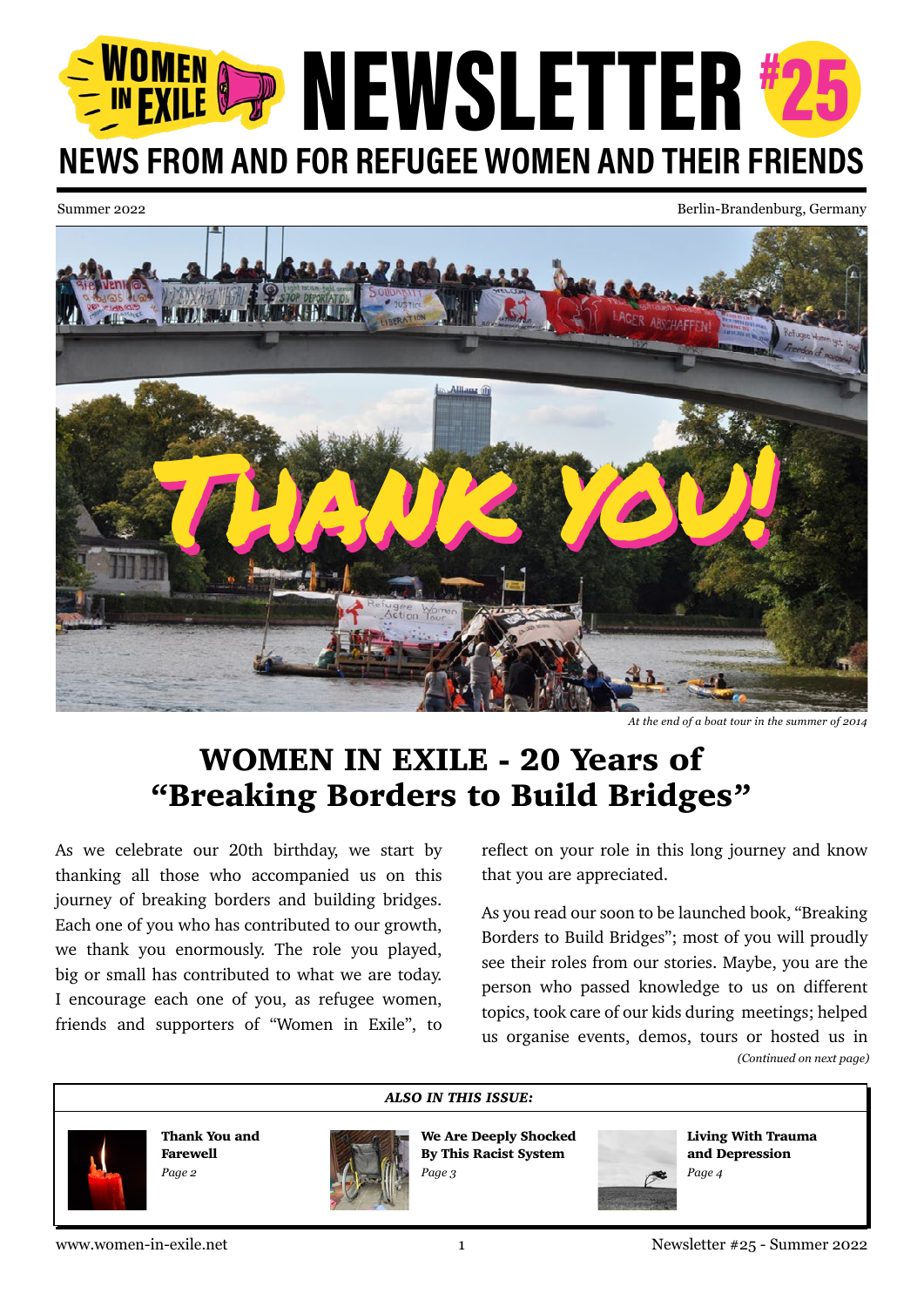different ways during our events, contributed funds, offered solidarity rooms, accompanied us in our daring raft/bus tours, connected us to individuals/ foundations and so on. We cannot list all the solidarity you as individuals or organisations have given us along in empowering ourselves in different ways to enable us to celebrate our 20th anniversary internationally!

We have chosen the title of our book which will be launched end of June 2022 and the theme of our International Conference from 04.-07.08.2022 "Breaking Borders to Build Bridges" for the simple reason; because that is how we describe the work of our group. We have not only managed to cross visible and invisible borders; but see ourselves as a bridge for the refugee movement and the feminist movement. This bridge has been used by many of us to empower ourselves, uphold our dignity with the knowledge, that Foreigners ministry (BAMF) and the local Foreign Offices (Ausländerbehörden) should not decide on our destinies. For those interested in refugee and migration topics it was a bridge to engage in solidarity work, to gain knowledge for their academic work or working and networking experiences.

For this reason we recommend you to get a copy of our book and we heartily welcome those who are able to join our conference.

**The book can be ordered through our email: info@women-in-exile.net or from the publishers: info@edition-assemblage.de.**



*Preview of the book*

We want to celebrate our success together as we look forward to diverse guests, topics to learn from, exchange and of course a lot of space to network. For the planning of the conference, launching of the book and our future plans of our group, we are counting on your solidarity support and financial contributions to our work as we open another chapter in our activism.

We will keep you updated through our blog about the book and the conference.



*Photo from Top 5 Way on pexels.com*

## Thank You And Farewell

At the beginning of March, the daughters of Tatiana Friedrich approached us with heavy hearts. We are very touched by their message since Tatiana had unfortunately just passed away. Together with their father, both daugthers decided to ask for donations for Women in Exile from the congregation of mourners instead of flowers at the funeral service to which many complied.

For us it is a great honor that the family thinks of us in such difficult hours. Some donations have been collected in the name of Tatiana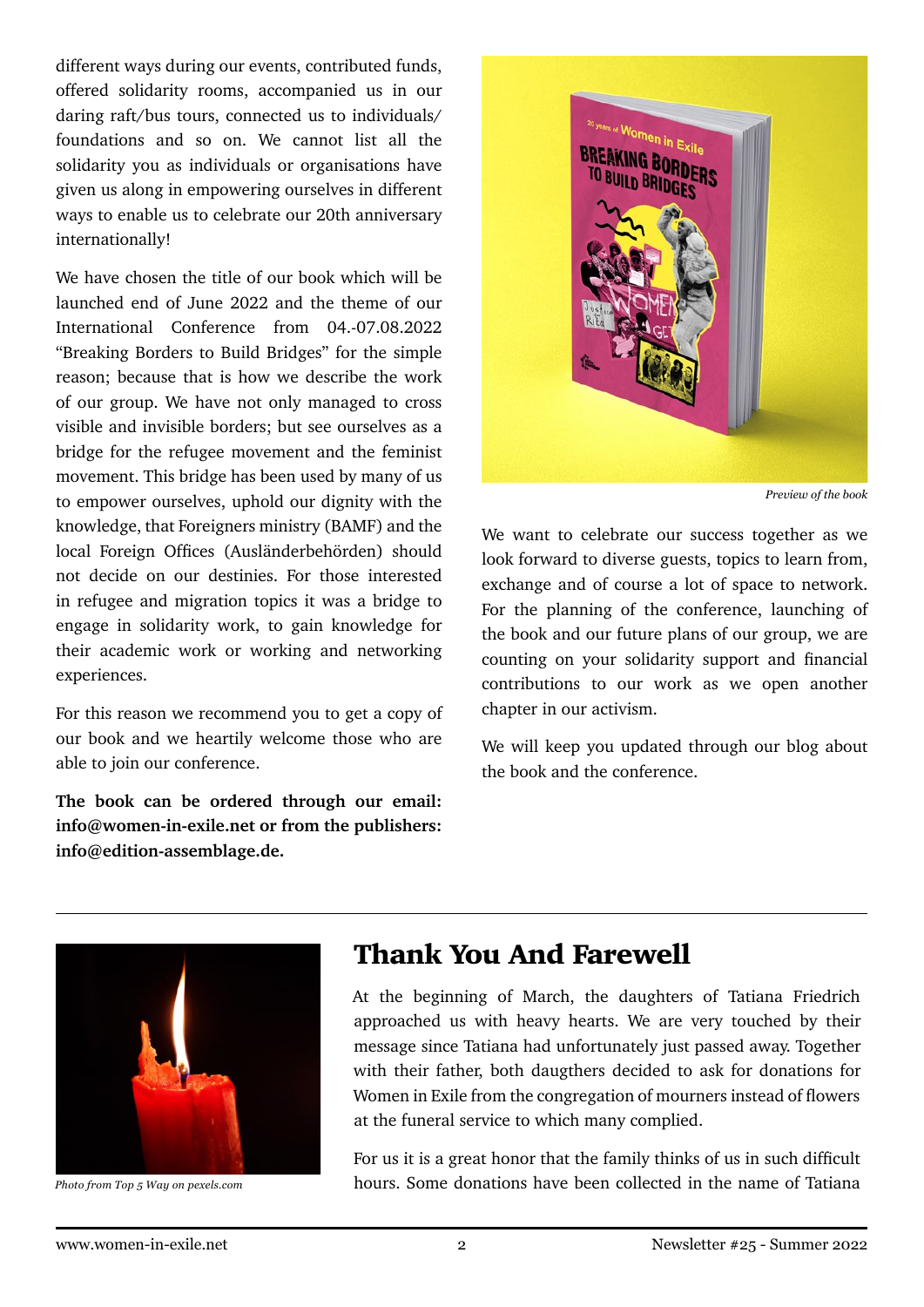Friedrich and we would like to take this opportunity to say thank you and wish the family much strength. May Tatiana's soul rest in peace.

The corona pandemic and the war in Ukraine have greatly affected women refugees who have already arrived here. At the same time, even more women have arrived in Berlin and Brandenburg and need support and networking. BIPOC refugee women have it particularly hard and suffer a lot from systematic racism that they face as forced refugees.

The contribution of family friends and acquaintances helps us in the current situation. Thank you very much!

> **Donations Account:**  Women in Exile e.V. IBAN: DE21430609671152135400 BIC: GENODEM1GLS (GLS Bank)

# We Are Deeply Shocked By This Racist System

**With the arrival of Ukrainian refugees, it has become clear that it is possible to treat and accommodate refugees generally in a better an humanitarian way.** 

In contrast, black refugees and refugees of colour continue to be poorly received, lacking information and opportunities. They are racially excluded and forced to live in collective housing. Unlike refugees from Ukraine, they cannot choose where they want to live and work.

They are neglected and abandoned in their asylum procedures; yet we talk of humanrights, all refugees should be treated equally. Some refugees live for six to ten years in collective housing, often on the outskirts of villages or in the middle of forests. Many of them face racism and other discrimination on a daily basis. The German government and society separate us into refugee groups. Some are treated well and have rights that allow them to integrate, while others are massively excluded and at the end deported.

Recently we visited a Heim in the district of Märkisch-Oderland, in Gusow-Platkow. The Heim is located on the outskirts of the village and is run by the Internationaler Bund.



*Wheelchairs in the home*

We met a Syrian family with their four children. Among the four children are 24 year old twins and a 9 year old boy, who are handicapped and use wheelchairs. The 24 year old twins do not have access to mobility because of their living conditions. They share a small bungalow that has very little heating in winter. The children sleep on mattresses on the floor. This woman has serious problems, the children are regularly ill, especially in this period of the Covid 19 pandemic that is raging in the world.

The situation of this Syrian family is really alarming. For three years, they have been living in this camp in deplorable conditions! They need a barrier-free flat next to supermarkets, where they can do their shopping easily. Other refugees have been living in this collective camp for 6 and even 10 years in catastrophic conditions. This is gross negligence and we are deeply shocked by this racist system. There is no peace without justice.